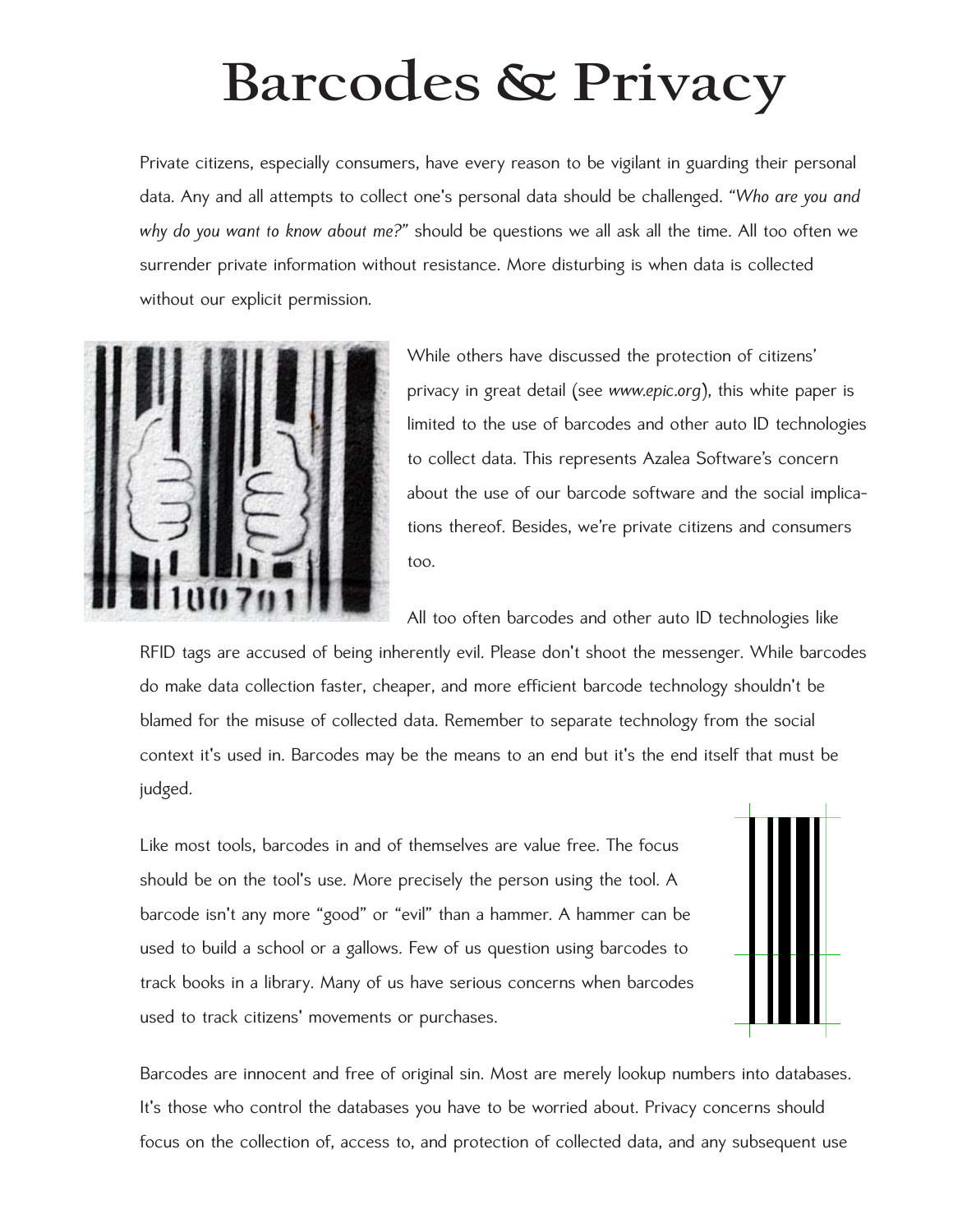or misuse of personal information. If a given company or government agency's practices are suspect or misguided it's not because of a barcode. It's because that group's intentions don't mesh your expectations. Point the finger at the true culprit, the social context the technology is used in. Identify and address your underlying fears and concerns, not the glyph itself.



How many ID or membership cards in your wallet or grocery store tags on your keyring? I'll bet most of them have barcodes on them. If you don't trust the issuing company, it's not because they use or don't use barcodes. It's because they're doing something with your personal data you don't like. Barcodes just makes it cheaper for them to do so.

*Consumers will voluntarily surrender personal information in*

*exchange for benefits, real or perceived.* The prime example is grocery store customer loyalty programs. The stores' pitch is *"If you give me personal data, I'll make special offers to you."* Being suspicious, I signed up for one with bogus personal data until Safeway tied their program to

United Airlines. I re-registered using my real identity in order to earn United frequent flyer miles. I the consumer, *voluntarily surrendered personal information in exchange for benefits, real or perceived*. At the time, my concerns about safeguarding my personal data were outweighed by my desire to collect more frequent flyer miles. Draw your own line, draw your own conclusions.



Printing special offers on the back of my cash register receipt based on my spending habits is one thing. Selling my purchasing history to other companies is something else. I assume that Petco knows that I own reptiles and amphibians because I purchase lights, bedding, and live crickets. I signed up for their membership card for discounts assuming that knowledge of my pets isn't an invasion of my privacy.

My concern is the grocery store. Who's to blame when my insurance company raises my premiums or even denies me coverage when they don't approve of my fresh produce to junk food ratio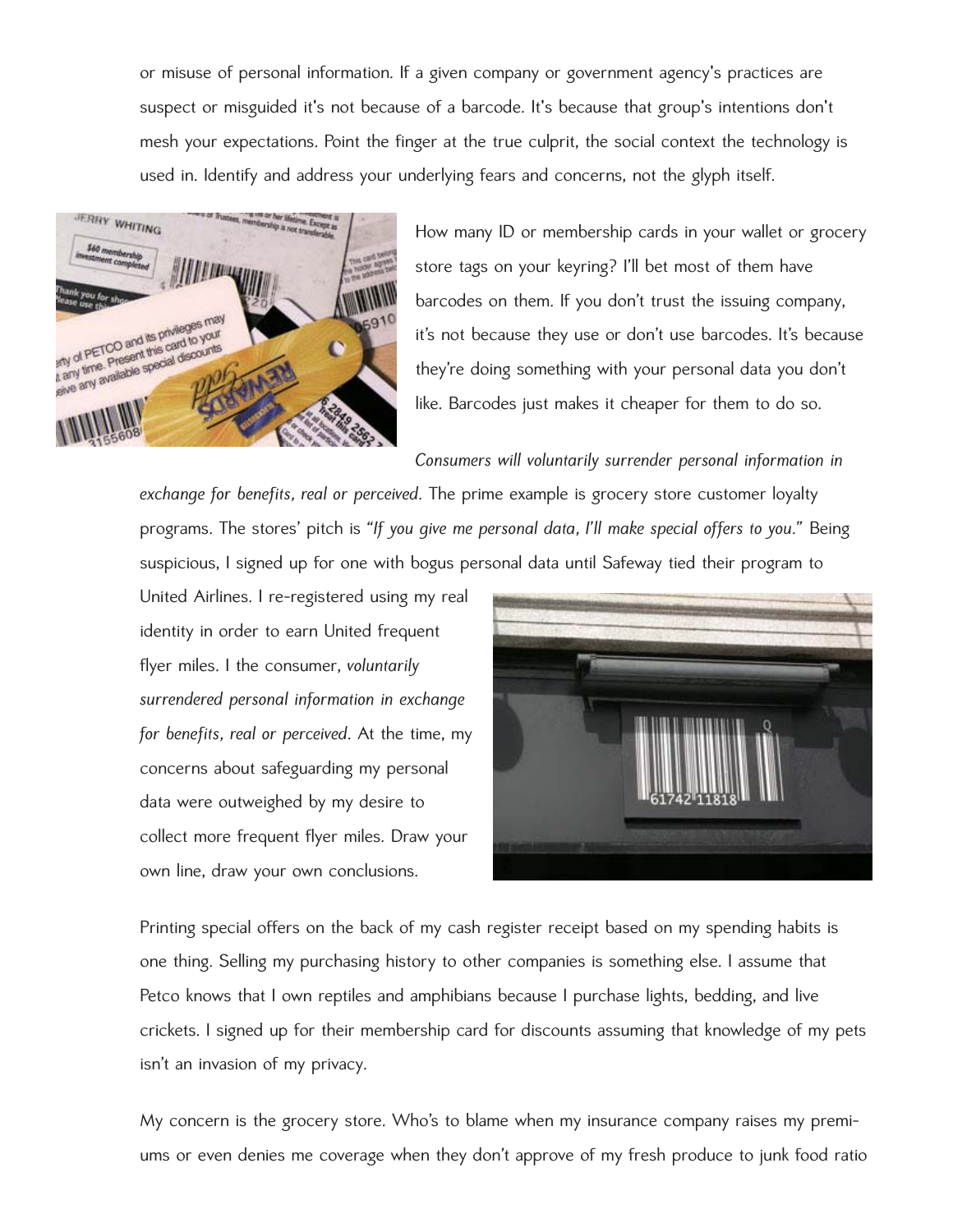or of my alcohol and tobacco purchases? Should the insurance company be allowed to change my rates based on how I shop? Should they start pitching me new life insurance when they notice that I'm now buying diapers and baby food? Should they deny me insurance when I start buying vitamins for seniors and adult diapers? Or insulin? Either way is the barcode on my customer loyalty card to blame?

No, it's not the barcode's fault. Why? Because I can identify myself to the cashier using my phone number, no barcode involved. Again, remember to separate the data collection methodology from the database's use or misuse.



(retail items in the US & Canada)

Do you want marketers with access to your purchasing history, movie rental patterns, and credit card data to out you, target political candidates to or away from you, or influence your credit check or a job search? Do you get to review the database profile built about you? Do you get to challenge and appeal its contents? Why not? If it's so easy to amass, why isn't it easy to change?

Perhaps worse than building any one database is linking disparate databases together in an attempt to build composite profiles. This is the real power of data mining and the real threat to personal freedom. Beware of those who attempt to own your identity.

In a democracy isn't privacy a guaranteed freedom? Shouldn't anonymity be assumed in a free and open society? The current war on terrorism threatens individual freedom in the name of



national security. A clear distinction needs to be made between efforts that really protect us from legitimate threats and those that simply make money for big corporations while earning points for the politicians that propose them.

In today's security conscious world tracking people and things is an international priority. Barcodes and other auto ID technologies provide an audit trail to track terrorists along with ordinary citizens. Where does the line get drawn? Who controls the databases? These discussions need to happen *a priori* with input from citizens, marketers, and those who amass and sell databases. Speak now or forfeit control over knowledge of and access to your intimate details.

And if you want to ignite a real firestorm, consider the implications of a national ID card. If implemented there's bound to be one or more barcodes on it coupled with the potential for